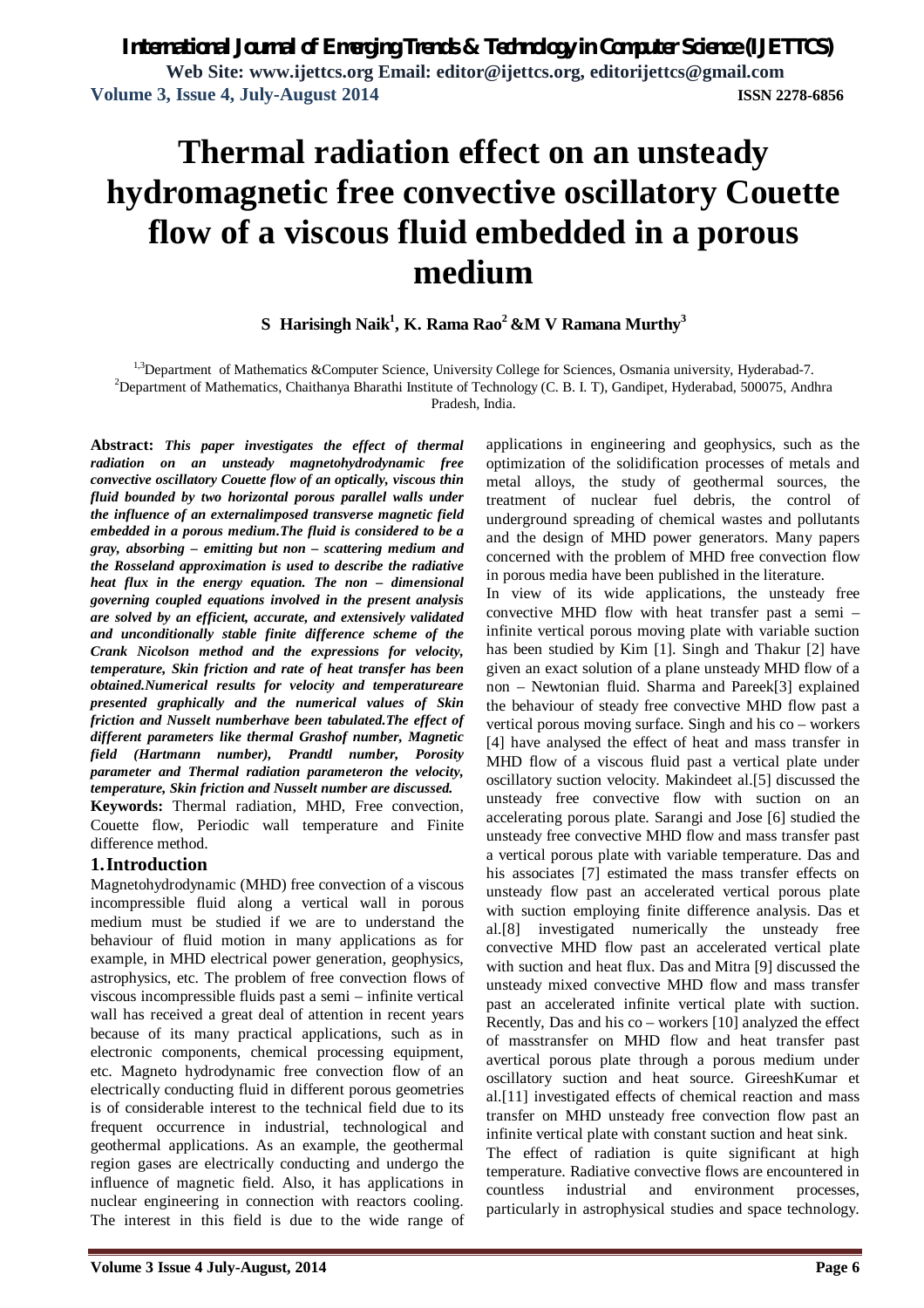Radiative heat and mass transfer play an importantrole in manufacturing industries for the design of fins,steel rolling, nuclear power plants, gas turbines andvarious propulsion device for aircraft, combustion andfurnace design, materials processing, energy utilization,temperature measurements, remote sensing forastronomy and space exploration, food processing andcryogenic engineering, as well as numerous agricultural,health and military applications.Arpaci [12] studied the interaction between thermal radiation and laminar convection of heated vertical plate in a stagnant radiating gas. England and Emery [13] have studied the thermal radiation effects of an optically thin gray gas bounded by a stationary vertical plate. In all above studies, the stationary plate was considered. Singh [14] studied the effects of coriolis as well as magnetic force on the flow field of an electrically conducting fluid past an impulsively started infinite vertical plate. Bestman and Adjepong [15] studied the magnetohydrodynamic free convection flow, with radiative heat transfer, past an infinite moving plate in rotating incompressible, viscous and optically transparent medium. Das et al. [16] have analysed radiation effects on flow past an impulsively started infinite isothermal vertical plate. Raptis and Perdikis [17] considered the effects of thermal radiation and free convection flow past a moving vertical plate. The governing equations were solved analytically.

The convection problem in a porousmedium has important applications ingeothermal reservoirs and geothermalextractions. The process of heat and masstransfer is encountered in aeronautics, fluidfuel nuclear reactor, chemical processindustries and many engineeringapplications in which the fluid is theworking medium. The wide range oftechnological and industrial applications hasstimulated considerable amount of interest inthe study of heat and mass transfer inconvection flows. The radiation effect onheat transfer over a stretching surface hasbeen studied by Elbashbeshy [18]. Takharet al. [19] studied the radiation effects on MHD freeconvectionflow of a gas past a semi-infinitevertical plate. Thermal radiation andbuoyancy effects on MHD free convectiveheat generating flow over an acceleratingpermeable surface with temperaturedependent viscosity has been studied bySeddeek [20]. Ghaly and Elbarbary [21] haveinvestigated the radiation effect on MHDfree convection flow of a gas at a stretchingsurface with a uniform free stream. In all theabove studies, only steadystate flows oversemi – infinite vertical plate have been considered. The unsteady freeconvectionflows over a vertical plate has been studiedby Gokhale [22] and Muthucumaraswamy and Ganesan [23]. Cheng andTeckchandani [24] obtained numerical solutionsfor the convective flow in a porous mediumbounded by two isothermal parallel plates inthe presence of the withdrawal of the fluid.In all the above mentioned studies, the effectof porosity, permeability and the thermalresistance of the medium is ignored ortreated as constant. However, porositymeasurements by Benenati and Broselow [25] show that porosity is not constant but variesfrom the

surface of the plate to its interior towhich as a result permeability also varies. Incase of unsteady free convective flows, the combined effect ofbuoyancy forces from thermal and massdiffusion on forced convection was studiedby Chen et al. [26]. Bejan and Khair [27] haveinvestigated the vertical free convectiveboundary layer flow embedded in a porousmedium resulting from the combined heatand mass transfer. Lin and Wu [28] wereanalysed the problem of simultaneous heatand mass transfer with the entire range ofbuoyancy ratio for most practical andchemical species in dilute and aqueoussolutions. Rushi Kumar and Nagarajan [29] studied the mass transfer effects of MHDfree convection flow of an incompressibleviscous dissipative fluid past an infinitevertical plate. Mass transfer effects on

Freeconvection flow of an incompressibleviscous dissipative fluid have been studiedby Manohar and Nagarajan [30].

In fluid dynamics, Couette flow refers to the free convection flow of a viscous fluid in the space between two parallel plates, one of which moving relative to the other. The flow is driven by virtue of viscous drag force acting on the fluid and the applied pressure gradient parallel to the plates. This type of flow is named in honour of Maurice Marie Alfred Couette, a professor of physics at the French university of Angers in the late 19thcentury. Couette flow is frequently used in undergraduate physics and engineering courses to illustrate shear – driven fluid motion. Some important application areas of Couette motion are megnetohydrodynamics power generators and pumps, polymer technology, petroleum industry and purification of crude oil etc. An analysis of flow of Couette flow has been studied extensively for the case of horizontal channel. Choi et al. [31] studied the buoyancy effects in plane Couette flow heated uniformly from below with constant heat flux. Attia and Sayed – Ahmed [32] investigated the problem of the effect Hall currents on unsteady MHD Couette flow and heat transfer of a Bingham fluid with suction and injection. The effectiveness of variation in the physical variables on the generalized Couette flow with heat transfer in a porous mediumstudied by Attia [33]. Makinde and Osalusi [34] considered the problem of MHD steady flow in a channel filled with porous material with slip at the boundaries, while,Narahari [35] studied the effects of thermal radiation and free convection currents on the unsteady Couette flow between two vertical parallel plates with constant heat flux at one boundary. Israel – Cookeyet al. [36]discussed oscillatory magnetohydrodynamic Couette flow of a radiating viscous fluid in a porous medium with periodic wall temperature.

The object of the present paper is to analyse the effect of thermal radiation on an unsteady magnetohydrodynamic free convective oscillatory Couette flow of an optically, viscous thin fluid bounded by two horizontal porous parallel walls under the influence of an externalimposed transverse magnetic field embedded in a porous medium.The fluid is considered to be a grey, absorbing – emitting but non – scattering medium and the Rosseland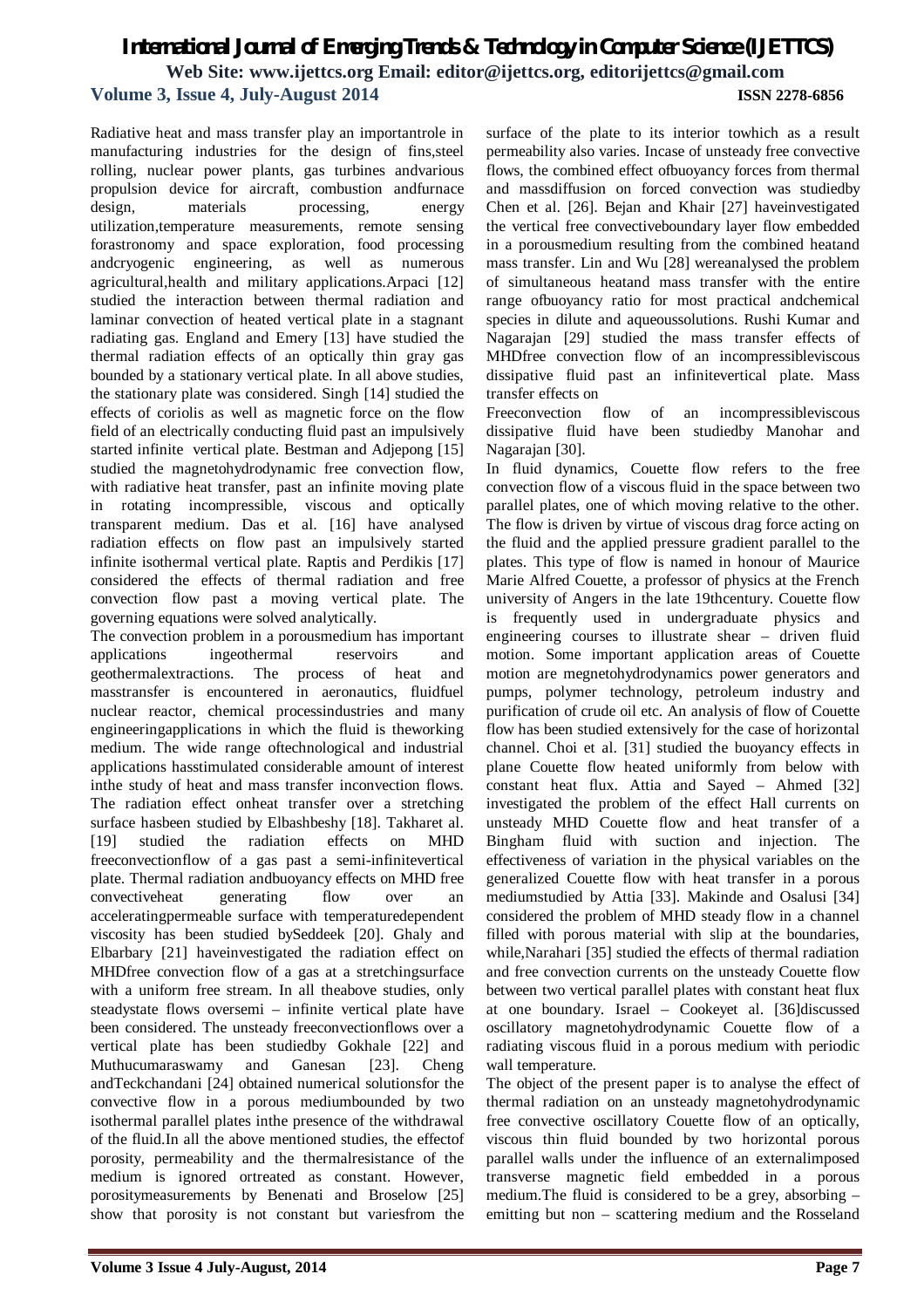approximation is used to describe the radiative heat flux in the energy equation.The non – dimensional governing coupled equations involved in the present analysis are solved by an efficient, accurate, and extensively validated and unconditionally stable finite difference scheme of the Crank Nicolson method which is more economical from computational view point.The effects of various governing parameters on the velocity, temperature, skin friction coefficient and Nusselt number are shown in figures and tables and discussed in detail. From computational point of view it is identified and proved beyond all doubts that the Crank Nicolson methods more economical in arriving at the solution and the results obtained

are good agreement with the results of Israel – Cookeyet al. [36]in some special cases.In section 2, the mathematical formulation of the problem and dimension less forms of the governing equations are established. Solution method tothese equations for the flow variables are briefly examined in section 3. Theresults of the previous sections are discussed in section 4. In section 5, generalconcluding remarks of the results of the previous sections are given.

#### **2. Mathematical formulation**

We consider theunsteady Couette flow of an electrically conductingand optically thin viscous incompressible fluid in aporous medium bounded by two infinite non – conducting horizontal parallel walls under theinfluence of an externally applied uniform magneticfield and radiative heat flux.

We made the following assumptions:

- 1.The axis is taken along the plate in the vertical upward direction and the axis is taken normal to the plate.
- 2.It is assumed that the fluid has small electrical conductivity and the electromagnetic force produced is very small, so we neglect the induced magnetic field.
- 3.The lower wall is suddenly moved from rest with a free stream velocity, that oscillates in time about a constant mean velocity .
- 4.It is assumed that the temperature of the moving lower plate oscillates in time about a non – zero constant mean.
- 5.The induced magnetic field, Hall Effect and viscous dissipation are assumed to be negligible as the magnetic Reynolds number of the flow is taken to be very small.
- 6.It is assumed that there is no applied voltage which implies the absence of an electric field.
- 7.Assuming Boussinesq's approximation for an incompressible fluid model.

The governing equations of the flow for an optically thin medium are

Momentum Equation:

$$
\rho \frac{\partial u'}{\partial t'} = \rho \frac{dU'}{dt'} + v \frac{\partial^2 u'}{\partial y'^2} + \rho g \beta (T' - T'_h) - \left(\frac{1}{K'} + \sigma B_o^2\right) (u' - U')^{(1)}
$$

Energy Equation:

$$
\rho C_p \frac{\partial T'}{\partial t'} = \kappa \frac{\partial^2 T'}{\partial y'^2} + \nu \left( \frac{\partial u'}{\partial y'} \right)^2 - \frac{\partial q_r}{\partial y} (2)
$$

Where  $u'$  is the flow velocity in  $x'$  – direction,  $U'$  is the free stream velocity,  $U_o$  is the mean constant free stream velocity,  $V$  is the viscosity,  $\rho$  is the fluid density,  $g$  is the acceleration due to gravity.  $\beta$  is the coefficient of thermal expansion,  $\sigma$  is the electric conductivity of the fluid,  $K'$  is the permeability of the porous medium,  $K$  is the thermal conductivity,  $C_p$  is the specific heat capacity at constant pressure, T' is the fluid temperature,  $T_w$  is the temperature of the upper wall,  $T'_{h}$  is the temperature of the lower wall and  $q_r$  is the radiative heat flux. Also,  $\omega'$  is the frequency of oscillation,  $\varepsilon \ll 1$  is a small parameter and  $U'(t') = 1 + \varepsilon e^{i\omega' t'}$  is the freestream velocity.

The corresponding boundary conditions are  
\n
$$
u' = U_o(1 + \varepsilon^{i\omega t}), \quad T' = T_w' + \varepsilon(T_w' - T_h')e^{i\omega t'} \quad on \quad y' = 0
$$
  
\n $u' = 0, \quad T' = T_h' \quad on \quad y' = h$  (3)

The radiative heat flux term is simplified by making use of the Rosseland approximation [37] as

$$
q_r = -\frac{4\overline{\sigma}}{3k^*} \frac{\partial T'^4}{\partial y'}
$$
 (4)

Here  $\bar{\sigma}$  is Stefan – Boltzmann constant and  $k^*$  is the mean absorption coefficient. It is assumed that the temperature differences within the flow are sufficiently small so that  $T'^4$  can be expressed as a linear function of  $T'$  after using Taylor's series to expand  $T'$  about the free stream temperature  $T'_{h}$  and neglecting higher – order terms. This results in the following approximation:

$$
T'^4 \cong 4T_h'^3 T' - 3T_h'^4 \tag{5}
$$

Using equations (4) and (5) in the last term of equation (2), we obtain:

$$
q_{r} = -\frac{16 \overline{\sigma} T_{h}^{\prime 3}}{3 k^{*}} \frac{\partial^{2} T^{\prime}}{\partial y^{\prime 2}} \quad (6)
$$

Introducing (6) in the equation (2), the energy equation becomes:

$$
\rho C_p \frac{\partial T'}{\partial t'} = \kappa \frac{\partial^2 T'}{\partial y'^2} + \frac{16 \overline{\sigma} T_h'^3}{3k^*} \frac{\partial^2 T'}{\partial y'^2} + v \left(\frac{\partial u'}{\partial y'}\right)^2
$$
(7)

Introducing the following non – dimensional quantities into the equations (1) and (7):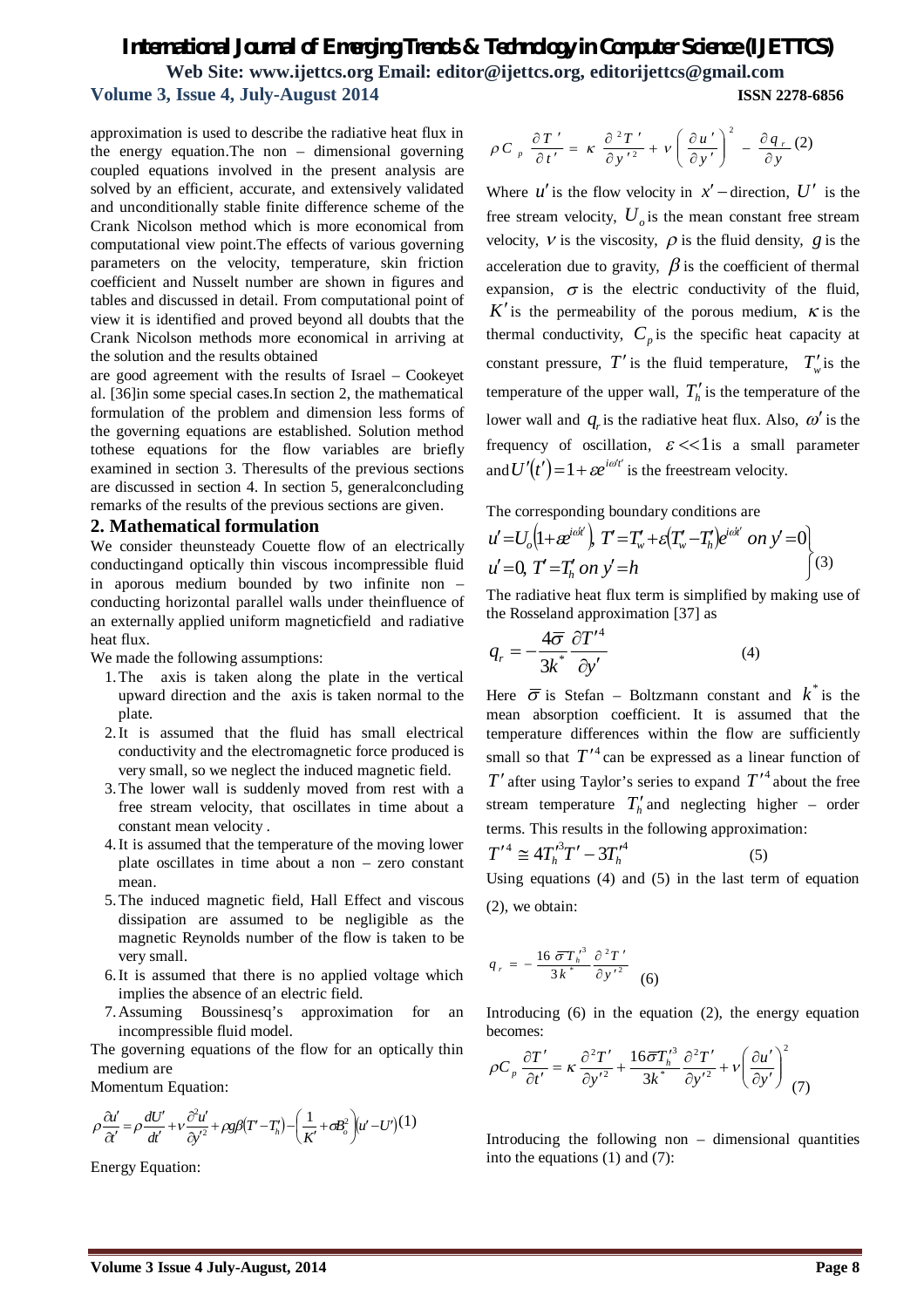$$
y=\frac{y'}{h}, u=\frac{u'}{U_o}, U=\frac{U}{U_o}, t=\omega' \text{, } \omega=\frac{\omega h^2}{v}, \theta=\frac{T-T_h}{T_w-T_h}, \text{ } G =\frac{g\theta^2(T_w-T_h)}{V_v},
$$
  

$$
\zeta^2=\frac{h^2}{K}, M^2=\frac{\omega_0^2 h^2}{v\rho}, R=\frac{\kappa k^*}{4\sigma T_h^3}, \text{ } Pr=\frac{\rho V_c}{\kappa}, E =\frac{U_c^2}{C_p(T_w-T_h)}, U(t)=1+\omega''\Bigg|_{(8)}
$$

 $f(x)$ n – dimensional form of equations: Then the equations (1) and (7), using non – dimensional quantities (8) reduce to the following

$$
\omega \frac{\partial u}{\partial t} = \omega \frac{\partial U}{\partial t} + \frac{\partial^2 u}{\partial y^2} + (Gr)\theta - (\zeta^2 + M^2)(u - U) \tag{9}
$$

$$
\omega(\Pr)\frac{\partial \theta}{\partial t} = \left(\frac{3R+4}{3R}\right)\frac{\partial^2 \theta}{\partial y^2} + (\Pr)(Ec)\left(\frac{\partial u}{\partial y}\right)^2
$$
\nThe corresponding boundary conditions are

$$
u = 1 + \varepsilon e^{u}, \quad \theta = 1 + \varepsilon e^{u} \quad on \quad y = 0
$$
  

$$
u \to 0, \quad \theta \to 0 \quad on \quad y = 1
$$
 (11)

For practical engineering applications and the design of chemical engineering systems, quantities of interest include the following Skin friction, Nusselt number and Sherwood number are useful to compute. This is given by which is written in dimensionless form as

$$
\tau = \frac{\tau_w}{\rho u_w^2}, \ \tau_w = -\left[v\frac{\partial u}{\partial y}\right]_{y=0} = -\rho U_o^2 u'(0) = -\left[\frac{\partial u}{\partial y}\right]_{y=0}
$$

(12)

The dimensionless local surface heat flux (i.e., Nusselt number) is obtained as

$$
N_{u}(x') = -\left[ \frac{x'}{(T'_{w} - T'_{h})} \frac{\partial T'}{\partial y'} \right]_{y'=0}
$$
 then  

$$
Nu = \frac{N_{u}(x')}{R_{e_{x}}} = -\left[ \frac{\partial \theta}{\partial y} \right]_{y=0}
$$
(13)

These two are calculated by numerical differentiation using Newton's forward Interpolation formula. During computation of the above quantities, the non – dimensional time is fixed at  $t = 1.0$ . The mathematical formulation of the problem is now completed. Equations  $(9)$  &  $(10)$  present a coupled nonlinear system of partial differential equations and are to be solved by using initial and boundary conditions (11). However, exact solutions are difficult, whenever possible. Hence, these equations are solved by the Crank Nicholson method.

## **2.Numerical Solution by Crank Nicholson Method:**

Equations (9)  $\&$  (10) represent coupled system of non – linear partial differential equations which are solved numerically under the initial and boundary conditions (11) using the finite difference approximations. A linearization technique is first applied to replace the non – linear terms at a linear stage, with the corrections incorporated in subsequent iterative steps until convergence is reached.

Then the Crank Nicolson implicit method is used at two successive time levels [38]. An iterative scheme is used to solve the linearized system of difference equations. The solution at a certain time step is chosen as an initial guess for next time step and the iterations are continued till convergence, within a prescribed accuracy. Finally, the resulting block tridiagonal system is solved using the generalized Thomas – algorithm [38]. Finite difference equations relating the variables are obtained by writing the equations at the midpoint of the computational cell and then replacing the different terms by their second order central difference approximations in the direction. The diffusion terms are replaced by the average of the central differences at two successive time – levels. The computational domain is divided into meshes of dimension  $\Delta t$  and  $\Delta y$  in time and space respectively as shown in

figure 1. We define the variables  $B = u_y$  and  $L = \theta_y$  to reduce the second order differential equations (9)  $\&(10)$  to first order differential equations. The finite difference representations for theresulting first order differential equations  $(9)$ &  $(10)$  take the following forms:

$$
\alpha \left( \frac{u_{i+1,j+1} - u_{i,j+1} + u_{i+1,j} - u_{i,j}}{2(\Delta t)} \right) = \omega \left( i\omega^{t} \right) + \left( \frac{\left( B_{i+1,j+1} + B_{i,j+1} \right) - \left( B_{i+1,j} + B_{i,j} \right)}{2(\Delta y)} \right) +
$$
\n
$$
G \gamma \left( \frac{\theta_{i+1,j+1} + \theta_{i,j+1} + \theta_{i+1,j} + \theta_{i,j}}{4} \right) - \left( \zeta^2 + M^2 \right) \left( \frac{u_{i+1,j+1} + u_{i,j+1} + u_{i+1,j} + u_{i,j}}{4} - U \right)
$$
\n
$$
\alpha \left( \frac{\theta_{i+1,j+1} - \theta_{i,j+1} + \theta_{i+1,j} - \theta_{i,j}}{2(\Delta t)} \right) = \frac{1}{\Pr} \left( \frac{3R + 4}{3R} \right) \left( \frac{\left( L_{i+1,j+1} + L_{i,j+1} \right) - \left( L_{i+1,j} + L_{i,j} \right)}{4} \right) + QZFO \left( 15 \right)
$$

Where represents the viscous dissipation term which are known from the solution of the momentum equations and can be evaluated at the midpoint of the computational cell. Computations have been made for 2.0, 2.0, 0.71, 2.0, 2.0, 0.001, 5.0 and 1.0. Grid – independence studies show that the computationaldomain and can be divided intointervals with step sizes 0.0001 and 0.005 fortime and space respectively. The truncation error of thecentral difference schemes of the governing equations is . Stability and rate of convergence are functions of the flow and heat parameters. Smaller step sizesdo not show any significant change in the results. Convergenceof the scheme is assumed when all of the unknowns and for the last two approximations differ from unity by less than for all values of in at every time step. Less than 7 approximationsare required to satisfy this convergence criteria forall ranges of the parameters studied here.



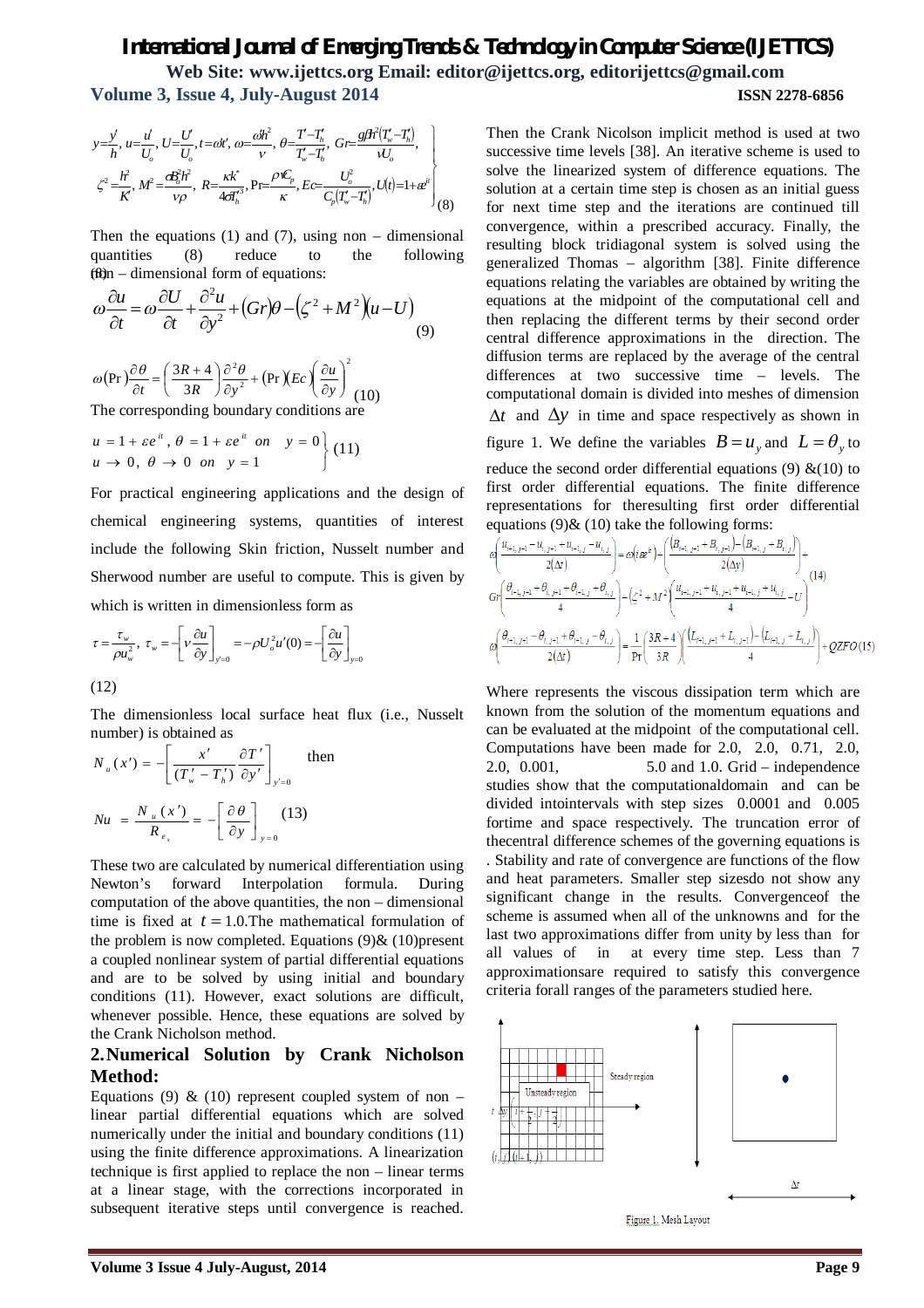## **3.Results and Discussion:**

The problem of MHD free convection and oscillatoryflow of an optically thin fluid bounded by two parallelwalls under the influence of an external imposedtransverse magnetic field in a porous medium hasbeen studied. By taking the radiative heat flux in thedifferential form and imposing an oscillatory timedependenton the coupled non linearproblem is solved for the velocity and temperatureprofiles. In order to understand the physical situationof the problem and hence the manifestations of thevarious material parameters entering the problem wehave computed the numerical values of the velocity,temperature, skin friction and the Nusselt number using the software "Mat – Lab".For the purposesof our computation, we set 2.0, 2.0, 2.0, 2.0, 0.001, 5.0 and 1.0 and Prandtl number, 0.71whichphysically corresponds to the atmosphericenvironment (air) at fixed for the velocity andtemperature profiles.The influence of the thermal Grashof number Gr on the velocity is presented in figure (2). The thermal Grashof number signifies the relative effectof the thermal buoyancy force to the viscoushydrodynamic force in the boundary layer. Asexpected, it is observed that there is a rise in thevelocity due to the enhancement of thermalbuoyancy force. Also, asGrincreases, the peakvalues of the velocity increases rapidly near theporous plate and then decays smoothly to the free stream velocity. Figure (3) illustrate the influences of Hartmann number M on the velocity field. It is found that the velocity decreases with increasing Hartmann number for air ( $Pr = 0.71$ ) in presence of Hydrogen. The presence of transverse magnetic field produces a resistive force on the fluid flow. This force is called the Lorentz force, which leads to slow down the motion of electrically conducting fluid.



Figures (4) and (5) illustrate the velocity and temperature profiles for different values of the Prandtl numberPr. The Prandtl number defines the ratio of momentum diffusivity to thermal diffusivity. The numerical resultsshow that theeffect of increasing values of Prandtl numberresults in a decreasing velocity (figure (4)). From figure (5), it is observed that an increase in the Prandtl number results a

decrease of the thermal boundary layer thickness and in general lower average temperature within the boundary layer. The reason is that smaller values of Prare equivalent to increasing the thermal conductivities, and therefore heat is able to diffuse away from the heated plate more rapidly than for higher values ofPr. Hence in the case of smaller Prandtl numbers as the boundary layer is thicker and the rate of heat transfer is reduced.



The effects of the thermal radiation parameter (R) on the velocity and temperature profiles in the boundary layer are illustrated in figures (6) and (7) respectively. Increasing the thermal radiation parameter (R) produces significant increase in the thermal condition of the fluid and its thermal boundary layer. This increase in the fluid temperature induces more flow in the boundary layer causing the velocity of the fluid there to increase.The influence of the viscous dissipation parameter i.e., the Eckert number (Ec) on the velocity and temperature are shown in figures (8) and (9) respectively. The Eckert number (Ec) expresses the relationship between the kinetic energy in the flow and the enthalpy. It embodies the conversion of kinetic energy into internal energy by work done against the viscous fluid stresses. Greater viscous dissipative heat causes a rise in the temperature as well as the velocity. This behaviour is evident from figures (8) and (9). Figure (10) shows the velocity profiles for different values of the Darcy number (ζ). Clearly ζas increases the peak value of velocity tends to decrease



Figure 10. Velocity profiles for variations in Porosity parameter

| <b>Table – 1:</b> Skin friction ( $\tau$ ) values for different values of $Gr, M$ , Pr, $\zeta$ , R and Ec |     |      |     |                  |       |        |  |  |  |
|------------------------------------------------------------------------------------------------------------|-----|------|-----|------------------|-------|--------|--|--|--|
| Gr                                                                                                         | M   | Pr   |     | $\boldsymbol{R}$ | Ec    |        |  |  |  |
| 1.0                                                                                                        | 1.0 | 0.71 | 1.0 | 1.0              | 0.001 | 1.8726 |  |  |  |
| 2.0                                                                                                        | 1.0 | 0.71 | 1.0 | 1.0              | 0.001 | 2.9303 |  |  |  |
| 1.0                                                                                                        | 2.0 | 0.71 | 1.0 | 1.0              | 0.001 | 0.9876 |  |  |  |
| 1.0                                                                                                        | 1.0 | 7.00 | 1.0 | 1.0              | 0.001 | 1.5504 |  |  |  |
| 1.0                                                                                                        | 1.0 | 0.71 | 2.0 | 1.0              | 0.001 | 1.3877 |  |  |  |
| 1.0                                                                                                        | 1.0 | 0.71 | 1.0 | 2.0              | 0.001 | 1.1165 |  |  |  |
| 1.0                                                                                                        | 1.0 | 0.71 | 1.0 | 1.0              | 0.100 | 1.9413 |  |  |  |

The profiles for Skin friction due to velocity under the effects of Grashof number, Hartmann number, Prandtl number, Porosity parameter, Thermal radiation parameter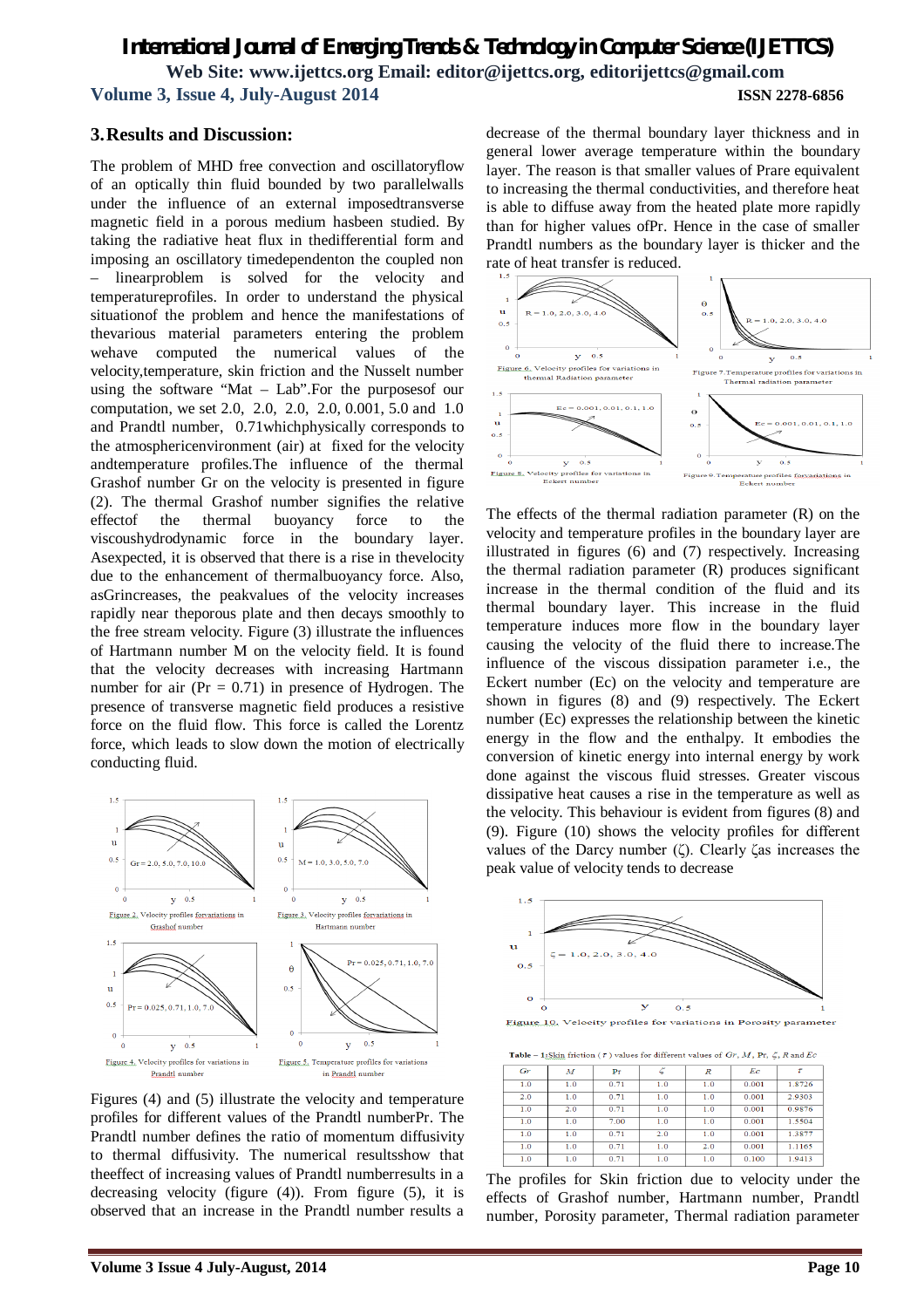and Eckert number are presented in the table – 1. We observe from this table  $-1$  the Skin friction due to velocity rises under the effects of Grashof number and Eckert number and falls under the effects of Hartmann number, Prandtl number, Porosity parameter and Thermal radiation **parameter.**<br>**Table - 2:** Rate of heat transfer (*Nu*) values for different values of Pr, *Ec* and *R* 

| Pr   | Еc    | R   | Nu     |
|------|-------|-----|--------|
| 0.71 | 0.001 | 1.0 | 1.7282 |
| 7.00 | 0.001 | 1.0 | 0.9924 |
| 0.71 | 0.100 | 1.0 | 1.9287 |
| 0.71 | 0.001 | 2.0 | 1.0642 |

The profiles for Nusselt number (*Nu*) due to temperature profile under the effect of Prandtl number, Thermal radiation parameter and Eckert number are presented in the table– 2. We see from this table – 2, the Nusselt number due to temperature profile rises under the effect of Eckert numberand falls under the effect of Prandtl number and Thermal radiation parameter.In order to ascertain the accuracy of the numerical results, the present results are compared with the existed results of Israel – Cookey *et al.*  [36] for  $Gr = 2.0$ ,  $\zeta = 2.0$ ,  $R = 2.0$ ,  $M = 2.0$ ,  $\omega$  = 5.0,  $t = 1.0$  and Pr = 0.71 are presented in table – 4. They are found to be in an excellent agreement.

[Table – 4: Comparison of present Skin friction results ( $\tau$ ) with the Skin friction results ( $\tau$ ) obtaine

by Israel - Cookey et al. [36] for different values of  $Gr, \zeta, R, M$  and Pr

| Gr  | $\boldsymbol{M}$ | Pr   |     | $\boldsymbol{R}$ |        | $\tau^*$ |
|-----|------------------|------|-----|------------------|--------|----------|
| 1.0 | 1.0              | 0.71 | 1.0 | 1.0              | 1.7842 | 1.7840   |
| 5.0 | 1.0              | 0.71 | 1.0 | 1.0              | 2.2148 | 2.2144   |
| 1.0 | 2.0              | 0.71 | 1.0 | 1.0              | 1.4059 | 1.4051   |
| 1.0 | 1.0              | 7.00 | 1.0 | 1.0              | 1.5105 | 1.4995   |
| 1.0 | 1.0              | 0.71 | 2.0 | 1.0              | 1.5391 | 1.5377   |
| 1.0 | 1.0              | 0.71 | 1.0 | 2.0              | 1.4982 | 1.4978   |

### **4.Conclusions**

In conclusion therefore, the effect of thermal radiation on an unsteady magnetohydrodynamic free convective oscillatory Couette flow of an optically, viscous thin fluid bounded by two horizontal porous parallel walls under the influence of an external imposed transverse magnetic field embedded in a porous medium. The non – dimensional governing coupled equations involved in the present analysis are solved by finite difference scheme of the Crank Nicolson method and the expressions for velocity, temperature, Skin friction and rate of heat transfer has been obtained. The results are presented graphically and we can conclude that the flow field and the quantities of physical interest are significantly influenced by these parameters.

- 1. Grashof number and Eckert number tend to retard fluid velocity whereas Hartmann number, Prandtl number, Porosity number and Thermal radiation parameter have reverse effect on it.
- 2. Eckert number tends to enhance fluid temperature whereas Prandtl number and Thermal radiation parameter have reverse effect on it.
- 3. The profiles for Skin frictiondue to velocity profiles rises under the effects of Grashof number and Eckert

number and falls under the effects of Prandtl number, Porosity number and Thermal radiation parameter.

- 4. The profiles for Nusselt numberdue to temperature profiles rises under the effect of Eckert number and falls under the effects of Prandtl number and Thermal radiation parameter.
- 5. On comparing the Skin friction results with the results of Israel – Cookey et al. [36] it can be seen that they agree very well.

#### **References:**

- [1]. Kim, Y. J., (2000). Unsteady MHD convective heat transfer past a semi – infinite vertical porous moving plate with variable suction,Int. J. Engg. Sci.,Vol. 38, pp. 833 – 845.
- [2]. Singh, B. and Thakur, C., (2002). An exact solution ofplane unsteady MHD non-Newtonian fluid flows,Ind. J. Pure Appl. Math.,Vol. 33, No. 7,pp. 993 – 1001.
- [3]. Sharma, P. R. and Pareek, D., (2002). Steady free convection MHD flow past a vertical porous moving surface, Ind. J. Theo. Phys., Vol. 50, pp.  $5 - 13$ .
- [4]. Singh, A. K., Singh, A. K. and Singh, N. P., (2003). Heat and mass transfer in MHD flow of a viscous fluid past a vertical plate under oscillatory suction velocity, Ind. J. Pure Appl. Math.,Vol. 34, No. 3, pp. 429 – 442.
- [5]. Makinde, O. D., Mango, J. M. and Theuri, D. M., (2003). Unsteady free convection flow with suction on an accelerating porous plate, AMSEJ. Mod. Meas. Cont. B.,Vol. 72, No. 3, pp. 39 – 46.
- [6]. Sarangi, K. C. and Jose, C. B., (2005). Unsteady free convective MHD flow and mass transfer past avertical porous plate with variable temperature, Bull. Cal. Math. Soc.,Vol. 97, No. 2, pp. 137 – 146.
- [7]. Das, S. S., Sahoo, S. K. and Dash, G. C., (2006). Numerical solution of mass transfer effects on unsteady flow past an accelerated vertical porous plate with suction, Bull. Malays. Math. Sci. Soc.,Vol. 29, No. 1, pp. 33 – 42.
- [8]. Das, S. S., Satapathy, A., Das, J. K. and Sahoo, S. K., (2007). Numerical solution of unsteady free convective MHD flow past an accelerated vertical plate with suction and heat flux, J. Ultra Sci. Phys. Sci.,Vol. 19, No. 1, pp. 105 – 112.
- [9]. Das, S. S. and Mitra, M., (2009). Unsteady mixed convective MHD flow and mass transfer past anaccelerated infinite vertical plate with suction, Ind. J. Sci. Tech., Vol. 2, No. 5, pp. 18 – 22.
- [10].Das, S. S., Satapathy, A., Das, J. K. and Panda, J. P., (2009). Mass transfer effects on MHD flow and heat transfer past a vertical porous plate through a porous medium under oscillatory suction and heat source,Int. J. Heat Mass Transfer,Vol. 52, pp. 5962 – 5969.
- [11].GireeshKumar,J.,SatyaNarayana,P.V. and Rama Krishna,S., (2009). Effects of chemical reaction and mass transfer on MHD unsteady free convection flow past an infinite vertical plate with constant suction and heat sink, J .Ultra Scientist, Vol. 21, No. 3, pp. 12 – 28.